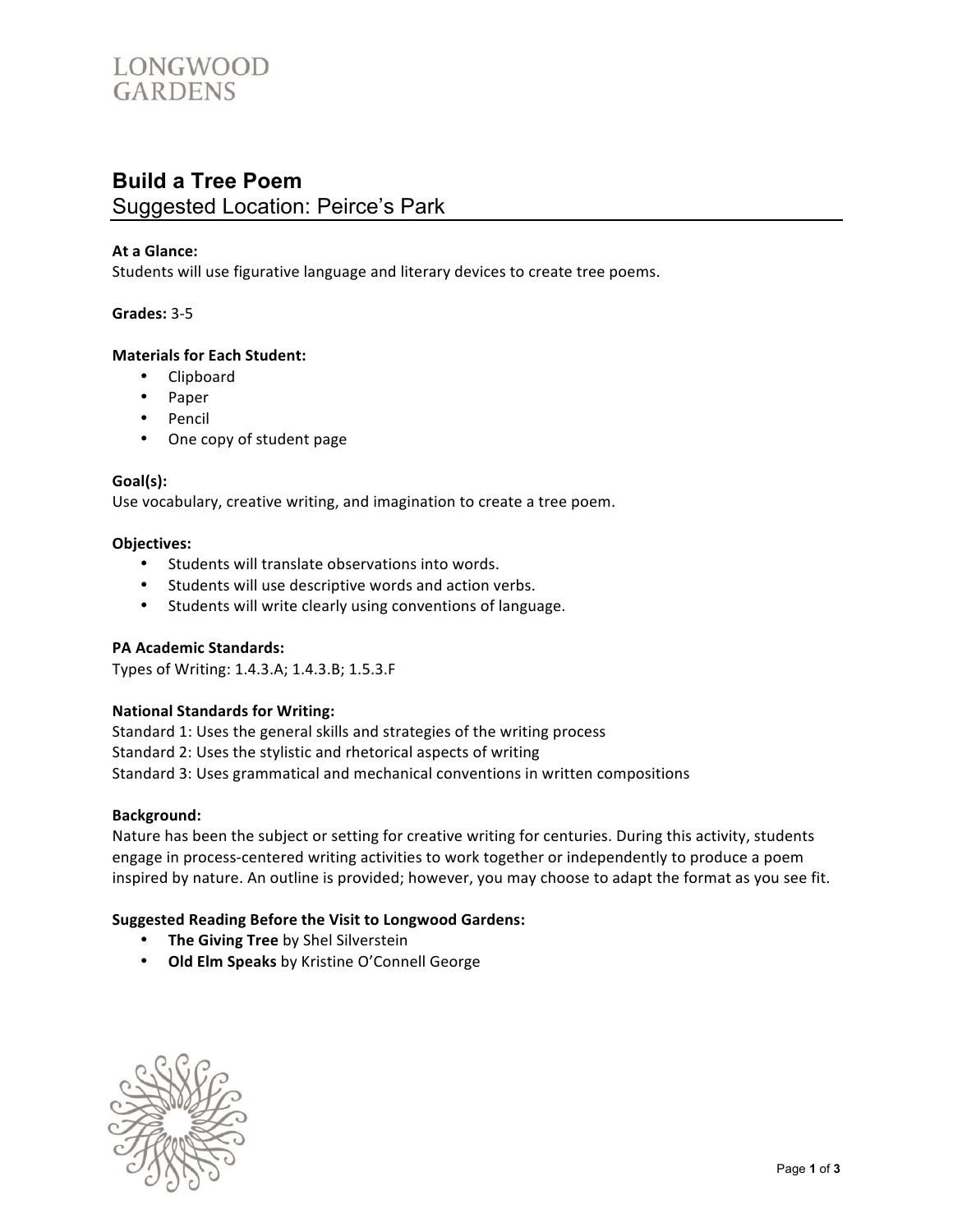## **Build a Tree Poem**

Suggested location: Peirce's Park

Take a moment to think about life as a tree. Where would you like to live? How would you make friends? List some of your ideas here:

\_\_\_\_\_\_\_\_\_\_\_\_\_\_\_\_\_\_\_\_\_\_\_\_\_\_\_\_\_\_\_\_\_\_\_\_\_\_\_\_\_\_\_\_\_\_\_\_\_\_\_\_\_\_\_\_\_\_\_\_\_\_\_\_\_\_\_\_\_\_\_\_\_\_\_\_

\_\_\_\_\_\_\_\_\_\_\_\_\_\_\_\_\_\_\_\_\_\_\_\_\_\_\_\_\_\_\_\_\_\_\_\_\_\_\_\_\_\_\_\_\_\_\_\_\_\_\_\_\_\_\_\_\_\_\_\_\_\_\_\_\_\_\_\_\_\_\_\_\_\_\_\_

\_\_\_\_\_\_\_\_\_\_\_\_\_\_\_\_\_\_\_\_\_\_\_\_\_\_\_\_\_\_\_\_\_\_\_\_\_\_\_\_\_\_\_\_\_\_\_\_\_\_\_\_\_\_\_\_\_\_\_\_\_\_\_\_\_\_\_\_\_\_\_\_\_\_\_\_

\_\_\_\_\_\_\_\_\_\_\_\_\_\_\_\_\_\_\_\_\_\_\_\_\_\_\_\_\_\_\_\_\_\_\_\_\_\_\_\_\_\_\_\_\_\_\_\_\_\_\_\_\_\_\_\_\_\_\_\_\_\_\_\_\_\_\_\_\_\_\_\_\_\_\_\_

\_\_\_\_\_\_\_\_\_\_\_\_\_\_\_\_\_\_\_\_\_\_\_\_\_\_\_\_\_\_\_\_\_\_\_\_\_\_\_\_\_\_\_\_\_\_\_\_\_\_\_\_\_\_\_\_\_\_\_\_\_\_\_\_\_\_\_\_\_\_\_\_\_\_\_\_

Choose a tree in Peirce's Park that you want to get to know better. Take time to explore this tree. Answer the following questions:

- 1. What is your tree's name? (Hint: trees have labels on the north side of the trunk).
- 2. List two words that describe what your tree looks like.
- 3. Write an action verb!
- 4. Using alliteration, list 3 words that describe the place where your tree is living.
- 5. Use a simile to compare your tree to something else.
- 6. Create a sentence from your tree's point of view.